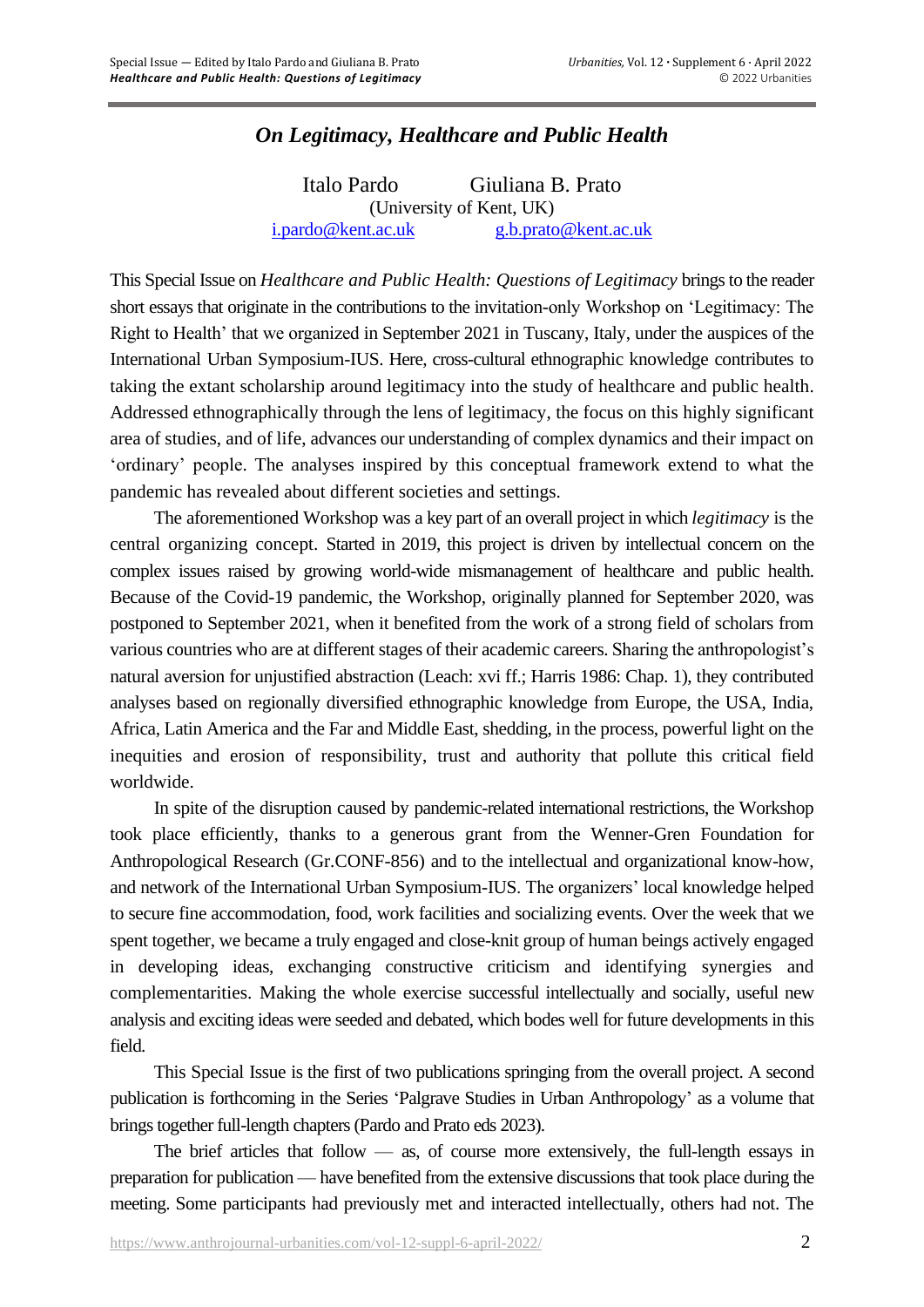opening ice-breaking reception, the general atmosphere of informality, the participants' dogged engagement with the topic, the smooth-running organizational set up and the hospitable venue all contributed to the success of this exercise. In early July, the draft papers were circulated among the group, who read them in advance of the meeting. Therefore, during the meeting the papers were discussed in great detail, not presented. Extensive written comments on all papers and detailed reports were produced and subsequently circulated among the group.

We witness daily reports from around the world of increasing discontent among ordinary people with those in power, from a variety of political perspectives. This dissatisfaction highlights the long-standing conflict between rulers and ordinary citizens. Comforted by the strength of long-term field research in classic anthropological fashion (Pardo and Prato eds 2017), our analyses draw heavily on the anthropological literature on legitimacy and legitimation — of morality and action, of the law, of politics and governance — to investigate the empirical realities that qualify the good-sounding claim made by various systems, including democratic systems, across the world that people's health and well-being are a priority. We aim to contribute to the further development of what, since the mid-1990s, has grown into a sophisticated international debate (Pardo 2000; Pardo 2000 ed.; Pardo and Prato eds 2018; Pardo and Prato 2019; Pardo and Prato eds 2019a, 2019b). Our discussions benefit from in-depth knowledge of ideas of legitimacy at the grassroots to examine the impact of legislation that turns patients into clients and the disruptive ramifications of unscrupulous practices (at local, national and supranational level) that may or may not break the law, and to explore conflicting moralities across the social, cultural, professional, economic and political spectra.

From challengingly varied ethnographic angles, we debate the progressive erosion of the legitimacy of professional and political authority worldwide, endeavouring to address important questions about healthcare and public health, including the impactful mismanagement of the urban environment extending to the pollution of soil, water and air, and to the collection and disposal of rubbish. We strive to provide insights into the complex ways in which healthcare and public health authorities gain, keep or lose the public's trust, both in 'normal' and 'crisis' situations. In doing so, we keep a keen eye on the impact of the current pandemic on urban life — recently examined in Supplement 4 to this journal (Prato ed. 2020) — on its inequalities — extensively discussed in Pardo and Prato (eds 2021) and Spyridakis (ed. 2022) — and on the ever-expanding gap between rulers and the ruled. We ask what a healthy society means for the rulers and address how their views are translated into social policies.

Across the world, the powers-that-be appear to be oblivious to the importance of understanding and addressing dodgy actions by powerful individuals and lobbies. We refer specifically to actions that do not strictly break written rules because they are not adequately dealt with by the existing legislation or, in a growing number of cases, because they are made to be legal through expedient changes in the law (Pardo 2000). Our analyses are cogently aware that in the field of health, this issue is graphically magnified because, here, people are at their most vulnerable (Pardo 2004). We recognize that the pandemic has 'simply' brough into stark light the acute crisis of responsibility and accountability in public life that mars many democracies. The current debate on legitimacy and legitimation undergirds precisely this analytical imperative.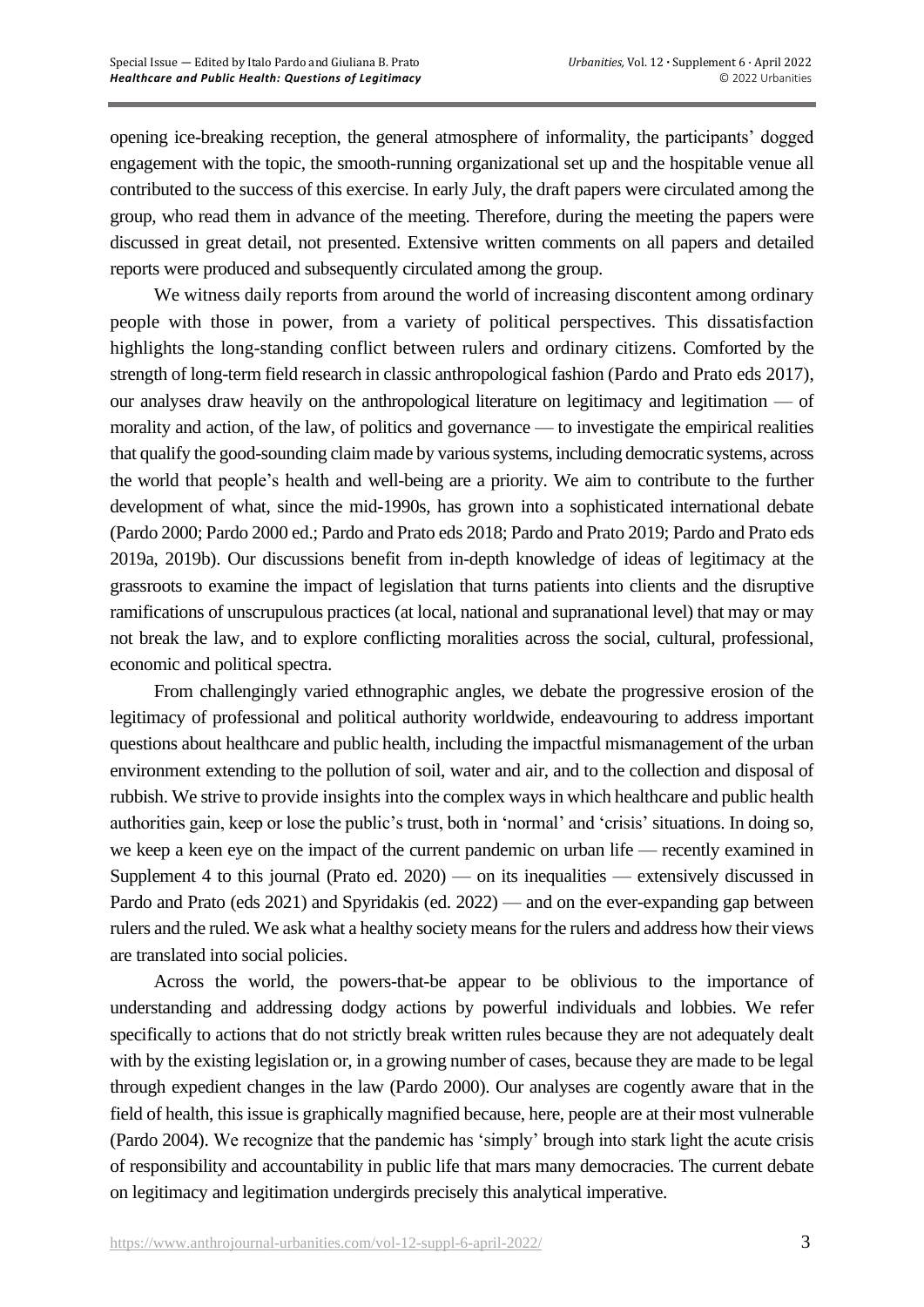Identity, money, ideology, politics, socialising, living conditions generally are all important aspects of people's lives on which good governance is tested at the grassroots. There are, however critical areas of associated life where the legitimacy, and by extension the authority of a government stands or falls. As the analyses demonstrate, healthcare and public health and safety fall squarely in this category. What matters most to the ordinary man and woman is their own well-being and the well-being of the people they love. In ethnographically varied settings, we find that the mismanagement of healthcare and public health is the ultimate litmus test for the legitimacy of the authority to rule. We find that in this field, especially, the very legitimacy of the institutions that are responsible for the decisions and actions that deeply influence people's lives is at stake. As we read through the essays collated here, we see that all too often those institutions are been found wanting; and we see how the Covid-19 pandemic has brought graphically to light critical failures in this field.

From Giuliana B. Prato's comparative reflections on healthcare, we learn of variations in 'access' to healthcare between Italy and the UK, and within each country, and of how healthcare ethics has changed from a charitable and 'holistic' approach — whereby healing addressed a person's body, mind and spirit — to the fulfilment of statistically quantifiable indexes of the healthcare systems' efficiency and resilience. The discussion is contextualised historically looking at the underlying ethics that led to modern policies on the provision of 'free' healthcare and the protection of health both as a fundamental individual rights and as a service to the whole community. Then the analysis addresses the increasing marketization of the healthcare and how its negative effects have been exacerbated during the Covid-19 pandemic. The critical issue of privatization and ensuing commercialization links directly to the essays by Pardo on Italy and Koenig and Diarra on Mali. Italo Pardo discusses Italian rulers' breaches of the democratic contract binding them to safeguard two fundamental rights of citizenship: public safety and health. Naples, he argues, makes a graphically exemplary case of the toxic ramifications of three concurring obnoxious processes. They are: bad legislation has allowed a sneaky privatization of the public health service that compounds the heavy demands on the inadequate and understaffed public health system, raising serious challenges to key aspects — medical, moral and ethical — of the Hippocratic Oath; the personal and public health hazards generated by bad governance; economic policies that protect the guaranteed who enjoy secure employment but punish the non-guaranteed who independently make their own living. As the legitimacy of the 'system', he concludes, becomes questioned, the casualties are trust and, ultimately, authority. Dolores Koenig and Tiéman Diarra focus on the legitimacy of practices in healthcare in the area of the Manantali dam in western Mali, where structural adjustment programmes have pushed privatization in the ineffective national healthcare system without improving health care. Further reforms put local healthcare in the hands of community health centres (CSCOMs) as the focal point of primary healthcare, in which user fees generate funds to cover operating costs. CSCOMs have become the backbone of rural and small-town healthcare. Although these centres have decreased dubious practices and brought transparency, they still suffer from performance legitimacy. Patients find it difficult to pay costs, which affects the ability of the centres to pay operating costs, much less improve equipment and structures. At the same time, they also use traditional herbal treatments and the private health centre funded by the dam's power company. Linking to important aspects discussed by Prato, Sarfati,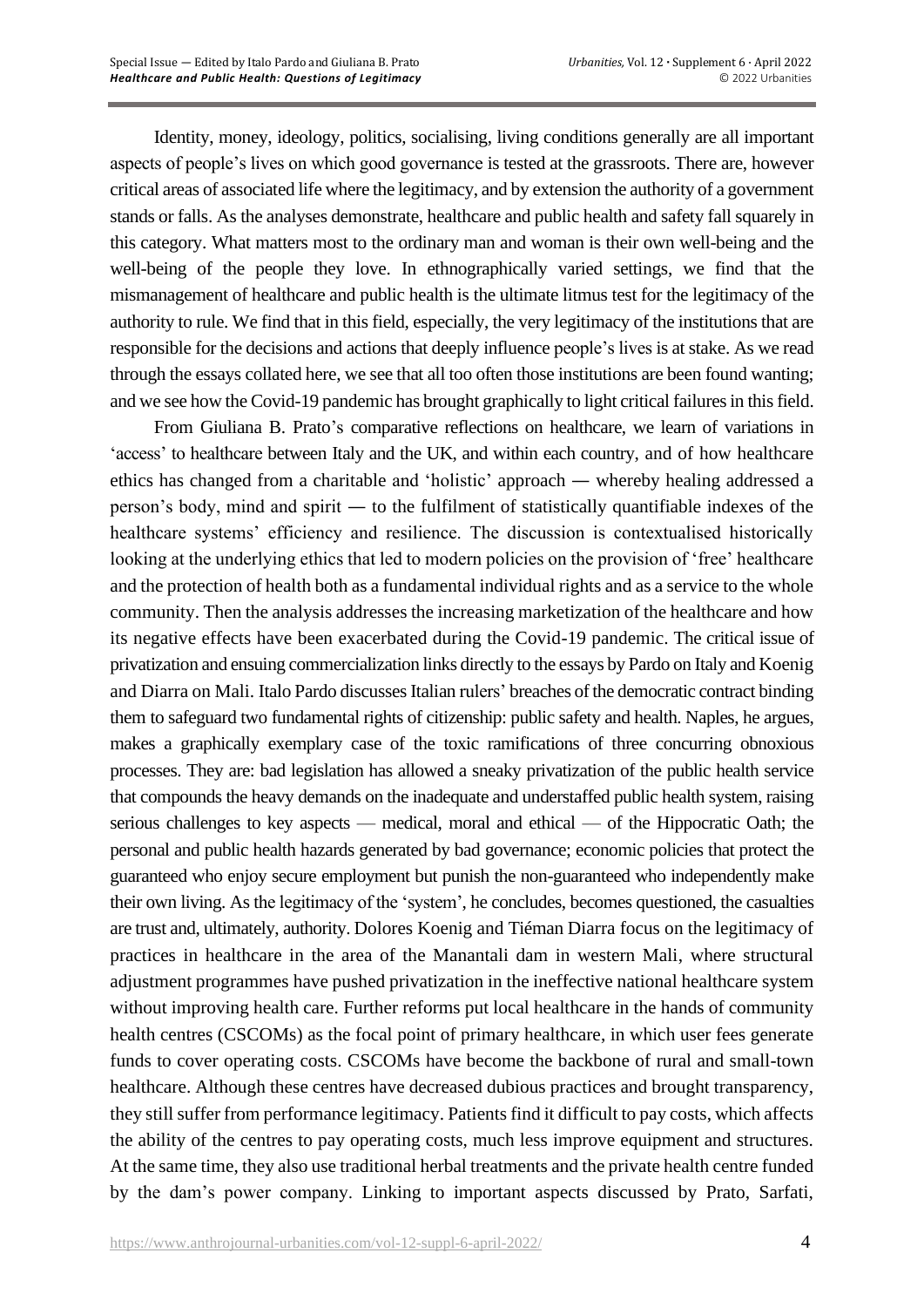Varelaki, and Arnold, the Mantanali ethnography brings out the impact of the absence of adequate infrastructure and well-qualified personnel both on the provision of healthcare services and on people's choices.

The problem of inadequate structures and privatization practices is at the centre of Falia Varelaki's ethnographic research conducted in a Greek anti-cancer public hospital. She explores the field of therapeutic choice in the context of economic crisis in Greece, whereby cancer patients find themselves at the intersection of biomedicine and alternative medicine. Liora Sarfati recognizes that people seek traditional healers in many cases of chronic illness, mental issues, or terminal conditions that modern medicine cannot solve. However, reminiscent in a way of Prato's analysis of the rediscovered 'holistic' approach in certain medical fields, Sarfati notes that people may use both spiritual healing and biomedicine. Looking at the relationship between healers and patients in the hypermodern cultures of South Korea and Israel, she suggests that the tensions relate to institutional concerns and health issues than to the religious-supernatural aspects of the treatment. As discussed in Arnold's essay, the relationship between biomedicine and alternative and complementary therapies appears to be now at the centre of the search for 'cures' among patients suffering from Long Haul Covid. Having briefly outlined the state of healthcare in the US, Judy Arnold notes that the poverty of opportunity in the American Health Care System was exposed at its worst during the pandemic, which very nearly broke the American Health Care System. She argues that the experiences of Americans who sought health care and those who find themselves still sick from the effects of the virus raise key questions of legitimacy that need attention. This problematic resonates with Talbot Rogers' controversial findings among selected informants as to whether healthcare is or should be a right. There is one exception among G7 countries, he notes, as in the United States there is no universal coverage. Spyridakis raises similar points in his examination of the complex issues regarding people with disabilities in Greece. He reflects on the key fact that people with disabilities have health needs like every other citizen and require the same general health services as persons without disabilities, from promotion, prevention and treatment, to rehabilitation and palliative care. Even considering that, on average, due to the higher vulnerability to health, people with disabilities are likely to require and use health services more than those without disabilities, their unmet healthcare needs raise key issues of legitimacy that are at the core of good governance. Central in Spyridakis' analysis is what he calls the role of a 'medical-industrial complex' based on profit, which resonates strongly with Koenig and Diarra's, Pardo's, Prato's and Varelaki's analyses of the distortions brought by privatization into healthcare.

The legitimacy of care and the polluting effect of political interference comes across vividly in Ebru Kayaalp Jurich's examination of the conflicting ideas of legitimacy around the Covid-19 vaccine in Turkey. Ethnographic knowledge from Istanbul raises questions on whether the CoronaVac vaccine chosen by the authorities enjoy legitimation among the Turkish people, pointing to a complex relationship between trust, efficiency and legitimacy. Subhadra M. Channa's discussion links strongly to those by Kayaalp Jurich, Koenig and Diarra, Pardo, and Varelaki as she draws on her Delhi ethnography, including during the pandemic crisis from March 2020 to the present, to illustrate key areas of theoretical concern, such as legitimacy, populism and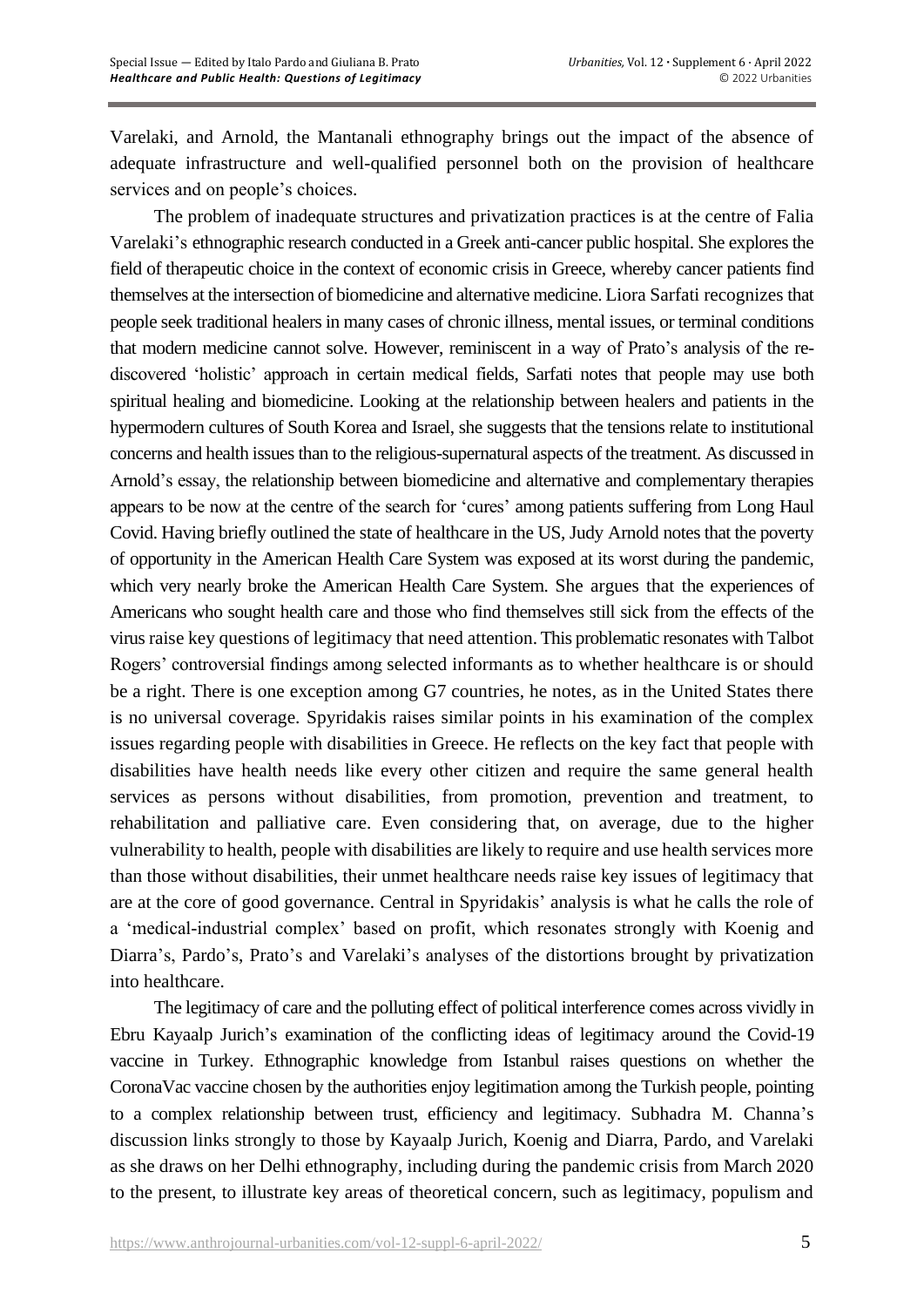democracy and the troubled relationship between them. Most interesting, the inadequacies discussed by Channa in the Indian context parallel significant aspects of the iniquities of the US system highlighted by Arnold and Rogers and underscored by Nugent.

The gap between rulers and the ruled and its complex ramifications in terms of legitimacy, of policy, of action, of the authority to rule are central themes in the essays by Mollica and by Armstrong and Rosbrook-Thompson, who focus respectively on situations of ongoing geopolitical conflict and the application of matrix algorithms to 'predictive profiling' as a formula for the prevention, and by extension 'cure', of perceived social problems. Marcello Mollica's Lebanese study sheds light on the dichotomy at the National consociational level and at the level of local governance in the political management of public health at times of escalated crises. He examines the multi-level governance of public health in the context of three dramatic events that enhanced inter- and infra-confessional socio-political tension: the Hezbollah-Israeli War of 2006; the Covid-19 pandemic; and the explosion that ravaged Beirut on 4 August 2020. Gary Armstrong and James Rosbrook-Thompson examine through the lens of legitimacy the UK government's adoption of a public health approach to reducing levels of urban violence. They explore to what extent this is received as legitimate 'on the ground', arguing that it privileges a certain view of health and a skewed framing of the gang issue that engenders an inaccurate diagnosis of the problem. Their argument on the fallacy of algorithmic-based formulas for problem solving mirrors Prato's suggestion that healthcare cannot be reduced to a series of bureaucratic protocols and ambiguously constructed statistic indexes of'efficiency' and 'resilience'. Ultimately, Armstrong and Rosbrook-Thompson's analysis point to an asymmetry between perceptions of legitimacy 'from above' and 'from below', when it comes to the epidemiological framing of urban violence.

The debate ends with an essay by David Nugent, who, on the strength of his anthropological knowledge, casts a keen eye on dramatic, and highly problematic, events in the US that have undermined citizens' trust in the authorities across the board to reflect on the essays offered in this Special Issue. His cogitations bring out comparative insights into the crisis of legitimacy which stimulate significant developments in this critical field of social theory.

As a whole, this Special Issue brings out the epistemological significance of charting new theoretical directions on 'legitimacy' and 'legitimation' that help us to grapple with the import and ramifications of world-wide discontent with how the dominant élite manage power, especially though of course not only — in this absolutely critical field.

The future for this topic looks very promising. The synthetised studies given here, and the forthcoming extended publications (Pardo and Prato eds 2023), will hopefully stimulate further debate and new initiatives, including dissemination of the findings to a wider academic and nonacademic audience.

## **References**

Harris, R. 1986. *Power and Powerlessness in Industry*. London: Tavistock. Leach, E. R. 1977. *Rethinking Anthropology*. London: Athlone Press.